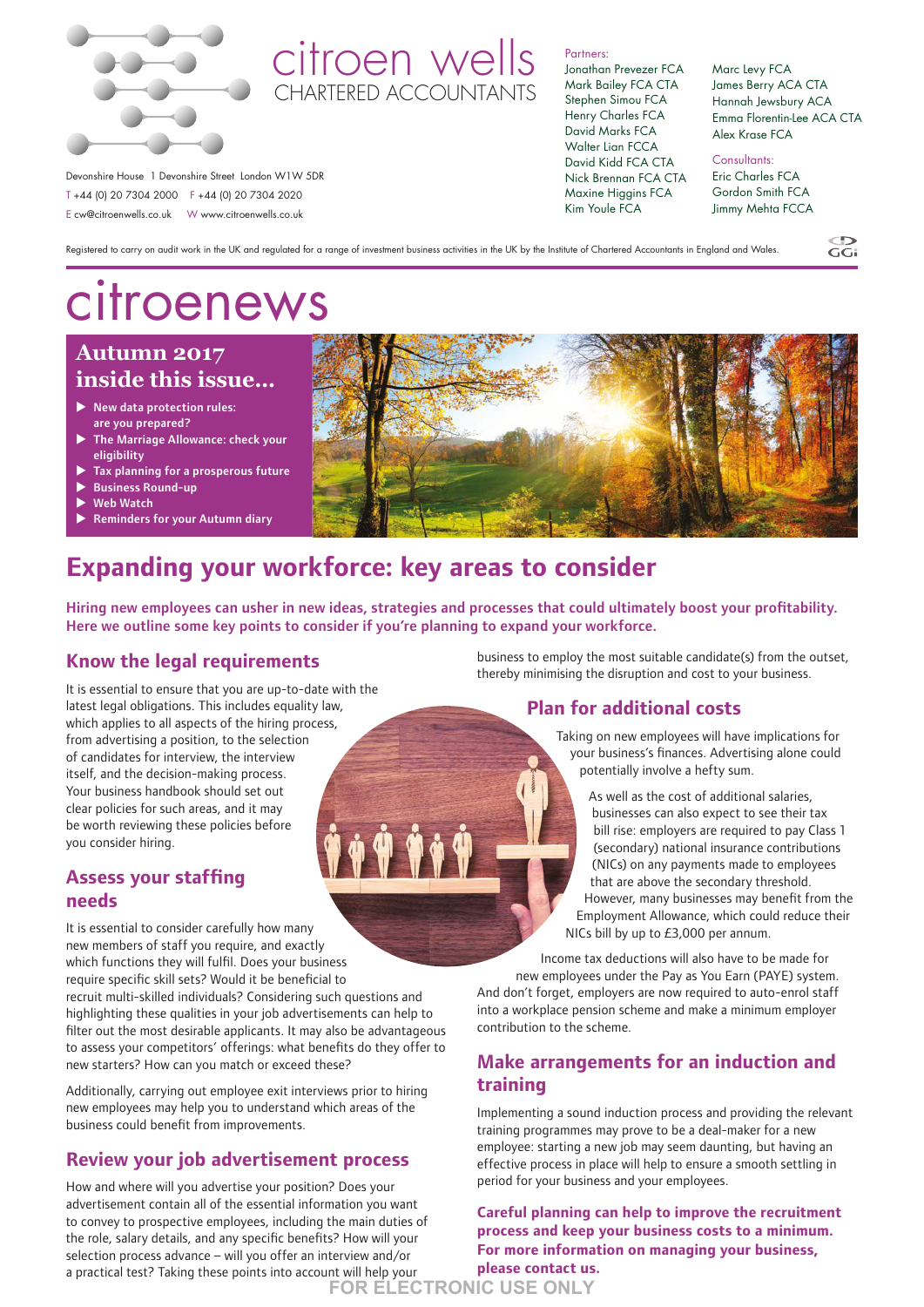

# New data protection rules: are you prepared?

Next year sees the introduction of stringent new rules governing the safeguarding of personal data, with a new emphasis on transparency and accountability.

# The new General Data Protection Regulation

On 25 May 2018, the General Data Protection Regulation (GDPR) will come into effect, requiring all organisations that deal with individuals living in an EU member state to fully protect the personal information belonging to those individuals, and to have documented proof of such protection. The UK's decision to leave the EU will not affect the introduction of the legislation in the UK.

The new GDPR requires a consistent and transparent approach to data processing, and the financial penalties for failing to comply are severe – with fines of up to €20m or up to 4% of total annual worldwide turnover.

## New requirements for businesses

While the principles of the new GDPR are broadly similar to the existing Data Protection Act (DPA), there are some key changes placing additional obligations on businesses.

A fundamental new requirement of the GDPR relates to accountability. Businesses must be able to identify their lawful basis for processing personal data, and document this. The GDPR also prioritises the issue of consent, requiring that an indication of consent must be specific, unambiguous and freely given.

Another principle central to the GDPR is the concept of 'data protection by design and default', by which firms build in the necessary privacy and security protections from the outset rather than as an afterthought. In some circumstances, businesses will be required to undertake a Data Protection Impact Assessment.

The GDPR applies to both 'controllers' and 'processors' of personal data. Processors will be specifically required to maintain records of personal data and processing activities and will have increased legal liability for any breaches (including reporting certain breaches), under the new laws.

Meanwhile, controllers will be under additional obligations to ensure that their contracts with processors are in compliance with the GDPR.

## New definitions of personal data

Reflecting the significant growth in the digital economy and changes to the way in which information is collected, the GDPR extends the DPA definition of 'personal data' to cover a larger range of personal identifiers, including online mechanisms such as IP addresses.

'Sensitive' personal data, defined in the GDPR as 'special categories of personal data', has also been expanded to include such categories as genetic data and biometric data where this is used to identify an individual person.

# Preparing for the regulations

Businesses should take steps now to make sure they are ready for the new legislation. Some of the main areas for action might include:

- Making sure members of staff are aware of the new regulations, and providing ongoing training
- Identifying the lawful basis for your data processing activity
- Reviewing and classifying the personal data your business holds, its origins and who you share it with
- Creating an audit trail
- Reviewing your procedures relating to consent, requesting and documenting fresh consents from customers where necessary to ensure that your business is seeking, collecting and managing consent in line with the GDPR
- Updating procedures to ensure they cover the enhanced rights for individuals, including the right to have data erased and the right to data portability, as well as new protection for children's data and the reduced 30 day deadline for subject access requests
- Reviewing your privacy notices
- Adopting a principle of 'data protection by design' for all future projects
- Including procedures for identifying and investigating data breaches
- Assigning responsibility for data protection to a key member of staff; appointing a Data Protection Officer (DPO) will be a legal requirement for some organisations
- Making sure that your data and processes are regularly reviewed to ensure that they remain compliant.

Further information and guidance can be found on the Information Commissioner's Office website: [www.ico.org.uk](http://www.ico.org.uk).

**With new regulations approaching, businesses are advised to review their data privacy and security practices, identifying areas of risk and introducing robust processes and controls, ahead of time.** 

*This article is for general guidance only, and you are always advised to consult an expert before taking any action.*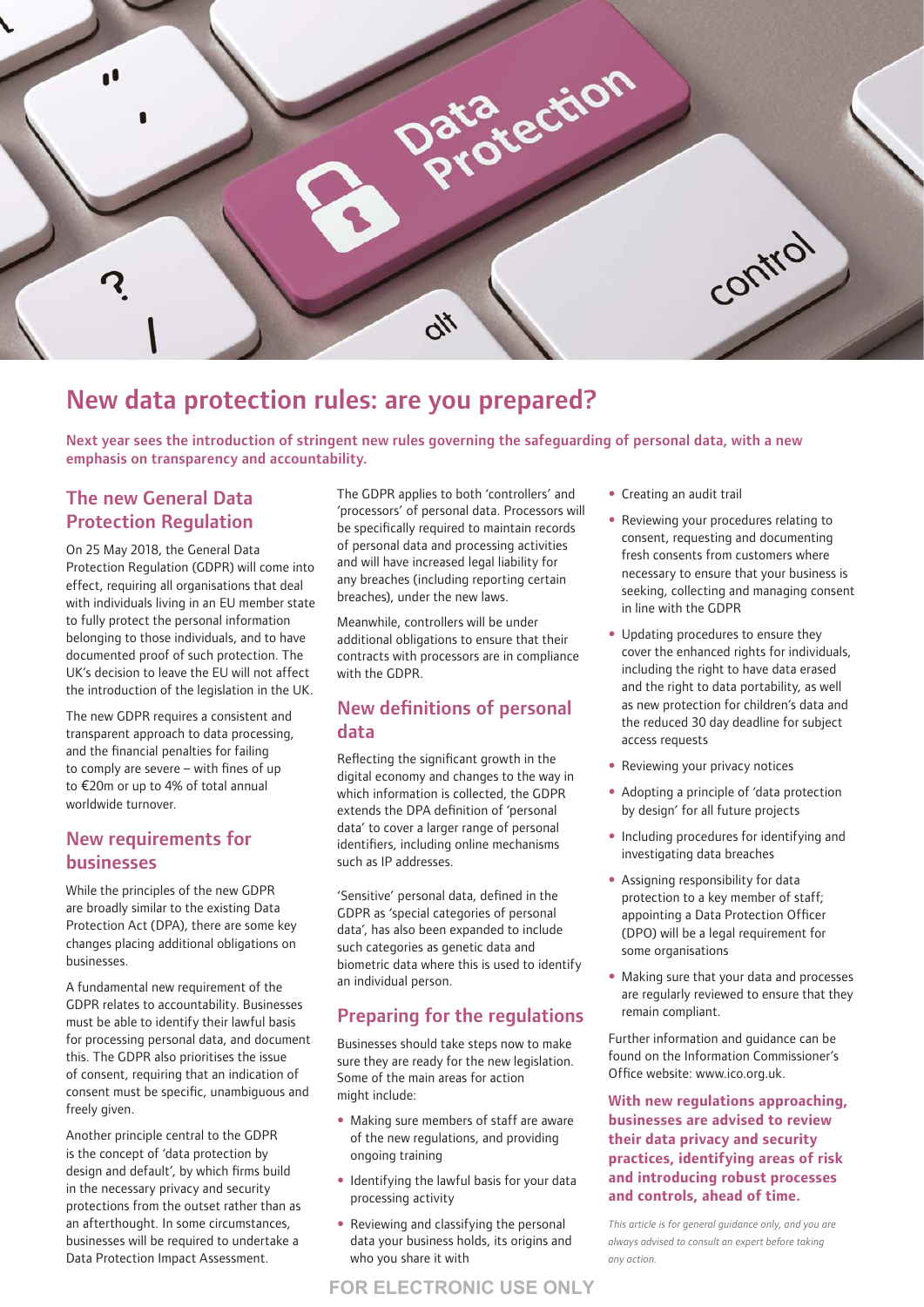# The Marriage Allowance: check your eligibility

With recent research revealing that more than 2.9 million couples in the UK have yet to claim the Marriage Allowance, we review the key features of the initiative, and highlight how you could stand to benefit.

Introduced in April 2015 by the former Chancellor, George Osborne, the Marriage Allowance permits eligible spouses to transfer 10% of their personal allowance to their partner. However, figures from HMRC have revealed that of the alleged 4.2 million couples eligible for the tax break, only around 1.3 million have actually claimed it.

The Marriage Allowance is only available to couples where neither pays tax at the higher or additional rate. Therefore, the couples most likely to benefit are those where one of the spouses has little or no income and the other spouse is earning between £11,501 and £45,000 (£43,000 for those in Scotland).

# What are the financial benefits?

For 2017/18, when the personal allowance is set at £11,500, eligible taxpayers can transfer £1,150 to their spouse. This will reduce their tax liability by up to £230 in the current tax year.

However, it is possible to backdate a claim for the Marriage Allowance to include any tax year since 6 April 2015 that the couple was eligible for the tax break. The tax bill of a recipient of the Marriage Allowance was reduced by up to £212 in 2015/16 and £220 in 2016/17. As a result, eligible couples who have so far failed to claim the relief may be owed a tax repayment of up to £432!

# How do I apply?

Couples are able to register for the Marriage Allowance at [www.gov.uk/marriage-allowance](http://www.gov.uk/marriage-allowance). If the application is successful, any changes to your personal allowances will be backdated to the beginning of the tax year. HMRC will refund those with successful applications by either changing their tax code, or by altering their Self Assessment Tax Return (if they are selfemployed).

In future years the allowance will transfer automatically to the spouse until either of the couple cancels the Marriage Allowance or there is a change in circumstances – which means a potential reduction in the annual tax bill of more than £200.

**For more information on the Marriage Allowance, please contact us.** 

# Tax planning for a prosperous future

Effective business and personal tax planning can help to ensure a secure financial future for you and your business. Here we highlight some strategies to consider when reviewing your financial plans.

### Business strategies

#### ✔ **Is your business motoring as tax-efficient as it could be?**

An employer-provided vehicle can be a useful business tool for both employees and employers. However, with the taxable benefits on cars increasing year on year, it may be time to review your business motoring policy completely. In some cases, it could be more tax-efficient to pay employees for business mileage in their own vehicles at the statutory mileage rates, especially if their business mileage is high. A company van may also be worth considering in certain circumstances – please talk to us about the potential tax benefits.

#### ✔ **Are you claiming all the relevant allowances, deductions and expenses?**

to claim tax relief in the form of capital allowances. The majority of businesses are able to claim a 100% Annual Investment Allowance (AIA) on the first £200,000 of expenditure on most types of plant and machinery (except cars). Meanwhile, those who are self-employed may be able to claim for allowable expenses such as office costs, travel costs, clothing expenditure and more. Please speak to us for further details.

#### ✔ **Have you considered the tax benefits of taking dividends rather than a salary/bonus?**

If you are an owner-director, you may wish to take dividends instead of a salary/ rather than a salary/bonus may still result in a lower national insurance been announced to reduce the DTA to £2,000 from April 2018.

# Personal strategies

#### ✔ **Have you sought to minimise your liability to income tax?**

You may be able to minimise your income tax liability by making full use of your personal allowance (PA), which is set at £11,500 for 2017/18. If a spouse or partner has little or no income, consider transferring income (or income-producing assets) to them to ensure that they are able to make full use of their PA. Certain rules and restrictions apply so please speak to us before taking action.

#### ✔ **Are you investing in a pension?**

**FOR ELECTRONIC USE ONLY**

Investing in a company or personal pension scheme may afford tax breaks on your personal pension contributions, while helping to ensure that you plan for a comfortable retirement. If you are a higher rate taxpayer, your investment will, subject to limits, qualify for tax relief at 40%. Pension contributions can be made at up to 100% of relevant earnings, subject to the annual allowance, which is currently £40,000 for most people. However, those with adjusted income over £150,000 may have their annual allowance tapered down to a minimum of £10,000.

#### ✔ **Are you making use of tax-efficient investment opportunities?**

A number of investment products offer tax-free income, including Individual Savings Accounts (ISAs) and some National Savings products. You may also wish to make investments under the Enterprise Investment Scheme (EIS), the Seed Enterprise Investment Scheme (SEIS), via a Venture Capital Trust (VCT) or using Social Investment Tax Relief (SITR). However, it is important to consider the potential risks as well as the benefits, and we recommend that you speak to a qualified adviser before taking action.

As your accountants, we can help you to implement effective tax planning strategies. For more information, please do not hesitate to contact us.